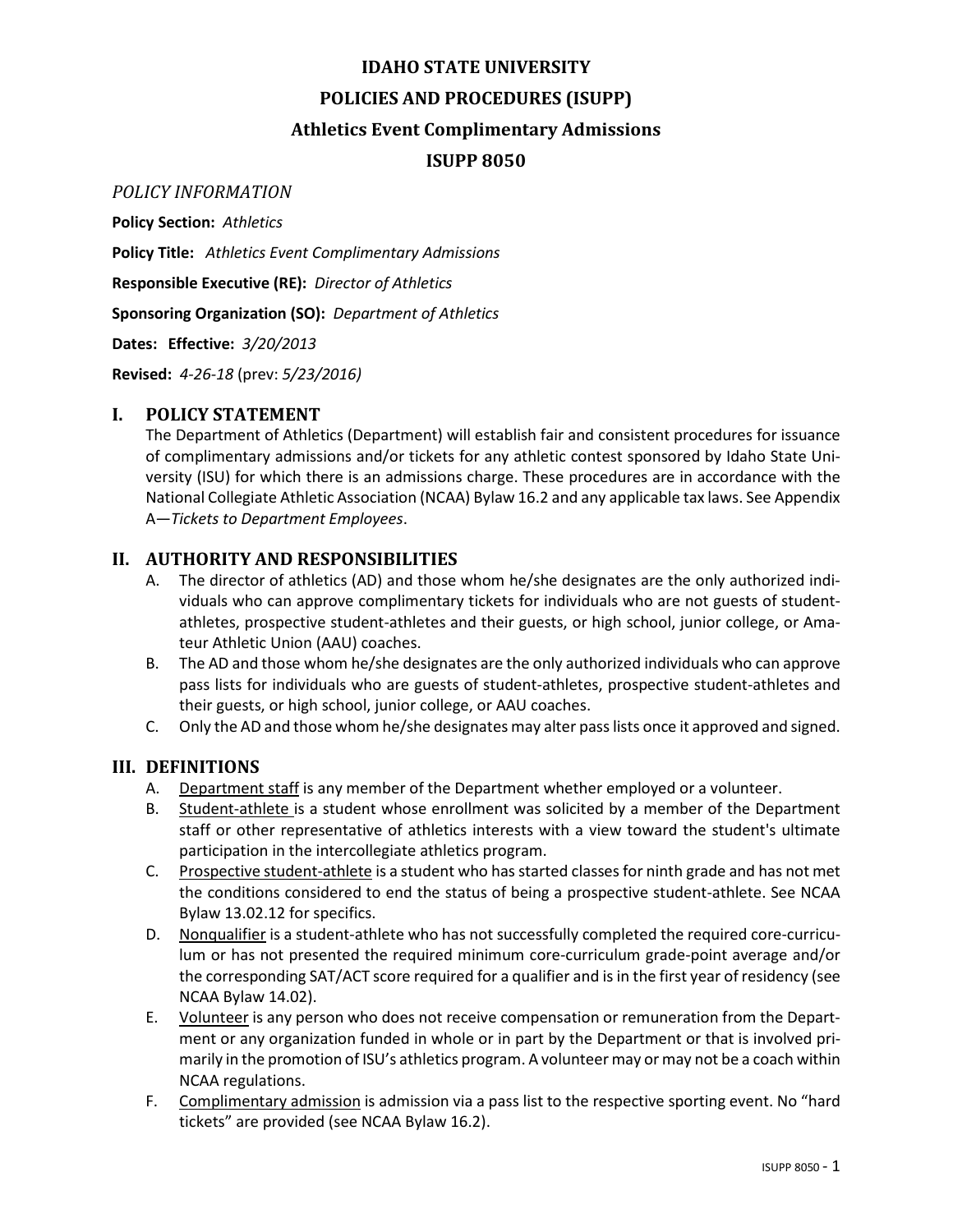G. Complimentary ticket is admission via a ticket to the respective sporting event. No student-athletes and their guests nor prospective student-athletes and their guests may be provided tickets. They are admitted through a pass list only.

#### **IV. PROCEDURES TO IMPLEMENT**

- A. In all cases, NCAA rules and regulations (see NCAA Bylaw 16.2) must be adhered.
	- 1. Students-athletes may not receive payment in exchange for complimentary admissions.
	- 2. Student-athletes' designated guests may not receive payment in exchange for complimentary admissions.
	- 3. ISU may only sell tickets to student-athletes for athletic events under the arrangements available to the general student body.
	- 4. Student-athletes may not buy a ticket from ISU and sell it for above face value.
	- 5. ISU personnel and representatives of athletic interests may not provide student-athletes with complimentary admissions or tickets to a professional sports contest.
- B. Regular Season Home Contests
	- 1. Department Staff
		- a. Staff members may receive complimentary tickets based upon the policies established by the Department Senior Staff.
		- b. Volunteers may receive a maximum of two (2) complimentary tickets to home athletic contests.
	- 2. Coaches
		- a. Coaches who do not coach in the particular sport for which admission is desired are considered department staff.
		- b. Each coach who coaches in the particular sport for which admission is desired will receive season tickets based upon the policies established by the Department Senior Staff.
		- c. Volunteer coaches may receive a maximum of two (2) complimentary tickets to home athletic contests in the coach's sport (see NCAA Bylaw 11.01.5) based upon the policies established by the Department Senior Staff.
		- d. Coaches may request additional complimentary admissions or tickets for non-immediate family member relatives and friends to their own sport on a game-by-game basis.
	- 3. Student-Athletes (see NCAA Bylaw 16.2)
		- a. ISU may provide four (4) complimentary admissions per home regular season contest to a student-athlete in the sport in which the individual participates (either practices or competes), regardless of whether the student-athlete competes in the contest.
		- b. A non-qualifier may receive one (1) complimentary admission per home contest in which the individual will participate after satisfying residence requirements.
		- c. Complimentary admissions shall be provided through a pass list only.
		- d. By NCAA rule, only a ticket stub with seating assignments may be given to the player's guests. No "hard tickets" will be provided.
	- 4. Prospective Student-Athletes Official and Unofficial Visits (see NCAA Bylaws 13.6 & 13.7)
		- a. A prospective student-athlete may be provided with three (3) complimentary general admissions to an ISU campus athletics contest and must be used by the prospective student-athlete and those accompanying the prospective-student athlete.
		- b. If a prospective student-athlete is a member of a nontraditional family (e.g., divorce, separation), ISU may provide up to two additional complimentary admissions to the prospective student-athlete in order to accommodate the parents accompanying the prospective student-athlete (e.g., stepparents) to attend a home athletics event.
		- c. Complimentary admissions shall be provided through a pass list only.
		- d. Admission is granted through the pass gate. Identification must be presented and the pass list must be signed by the prospective student-athlete and guests before admission will be granted.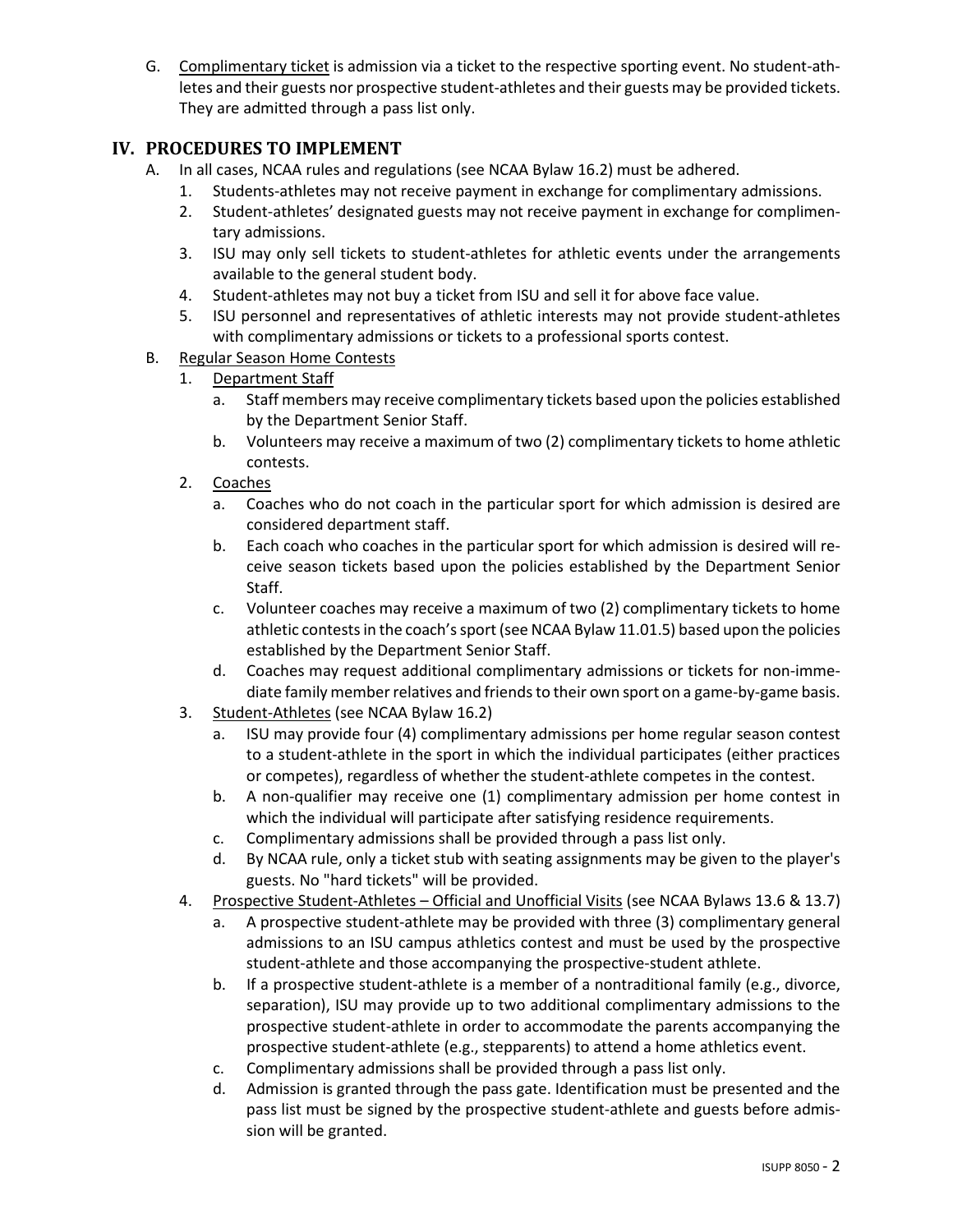- e. By NCAA rule, a ticket stub with seating assignments may be given to the prospective student-athlete or guests. No "hard tickets" will be provided.
- f. Seating is provided only in the general seating area of the facility used for conducting the contest.
- g. Providing seating during the conduct of the contest (including intermission) for the prospective student-athlete or those persons accompanying the prospective studentathlete in the facility's press box, special seating box(es) or bench area is specifically prohibited.
- 5. High School, Junior College, and AAU Coaches (see NCAA Bylaw 13.8)
	- a. A high school, junior college, or AAU coach may be provided with a maximum of two (2) complimentary general admission tickets and must be used by the coach and guest.
	- b. Coaches must notify the Athletic Administration Office during business hours and at least 24 hours prior to the event to request tickets.
	- c. Complimentary tickets shall be provided through a pass list only.
	- d. Admission is granted through the pass gate. Identification must be presented and the coach must sign the pass list before admission will be granted.
	- e. Coaches with Idaho High School Activity Association passes will not be granted admission unless they follow the above procedures although the pass may be used for identification.
- 6. Complimentary Tickets
	- a. Student-athlete guests and prospective student-athletes cannot be issued complimentary tickets. Such individuals receive complimentary admissions through pass lists (see NCAA Bylaw 16.2). See student-athlete and prospective student-athlete procedures above.
	- b. High school, junior college, and AAU coaches who coach the particular sport receive complimentary tickets through a pass list. See high school, junior college, and AAU coaches' procedures above.
	- c. For other individuals identified by the AD or other Senior Staff, the complimentary ticket request form must be completed and signed to receive complimentary tickets.
- C. Regular Season Away Contests
	- 1. Conference Athletic Contests The number of complimentary tickets provided to visiting institutions during Big Sky Conference contests are determined by the Big Sky Conference Code.
	- 2. Non-Conference Athletic Contests Since complimentary tickets vary from contest to contest, the distribution will be determined by the AD.
	- 3. Department Staff The AD has control of the tickets and will distribute tickets as he/she determines.
	- 4. Coaches
		- a. Only full-time coaches receive two (2) complimentary admissionsfor guests, which are issued through pass list.
		- b. The AD may approve more complimentary admissions or tickets for guests beyond the two (2) for each full-time coach.
	- 5. Student-Athletes
		- a. ISU may provide two (2) complimentary admissions for away intercollegiate athletics contests to a student-athlete in the sport in which the individual participates (either practices or competes) and travels with the team, regardless of whether the studentathlete competes in the contest.
		- b. If the number of complimentary tickets allow, the AD may approve student-athletes to receive up to a maximum of four (4) complimentary admissions (see NCAA Bylaw 16.2).
		- c. Complimentary admissions shall be provided through a pass list only.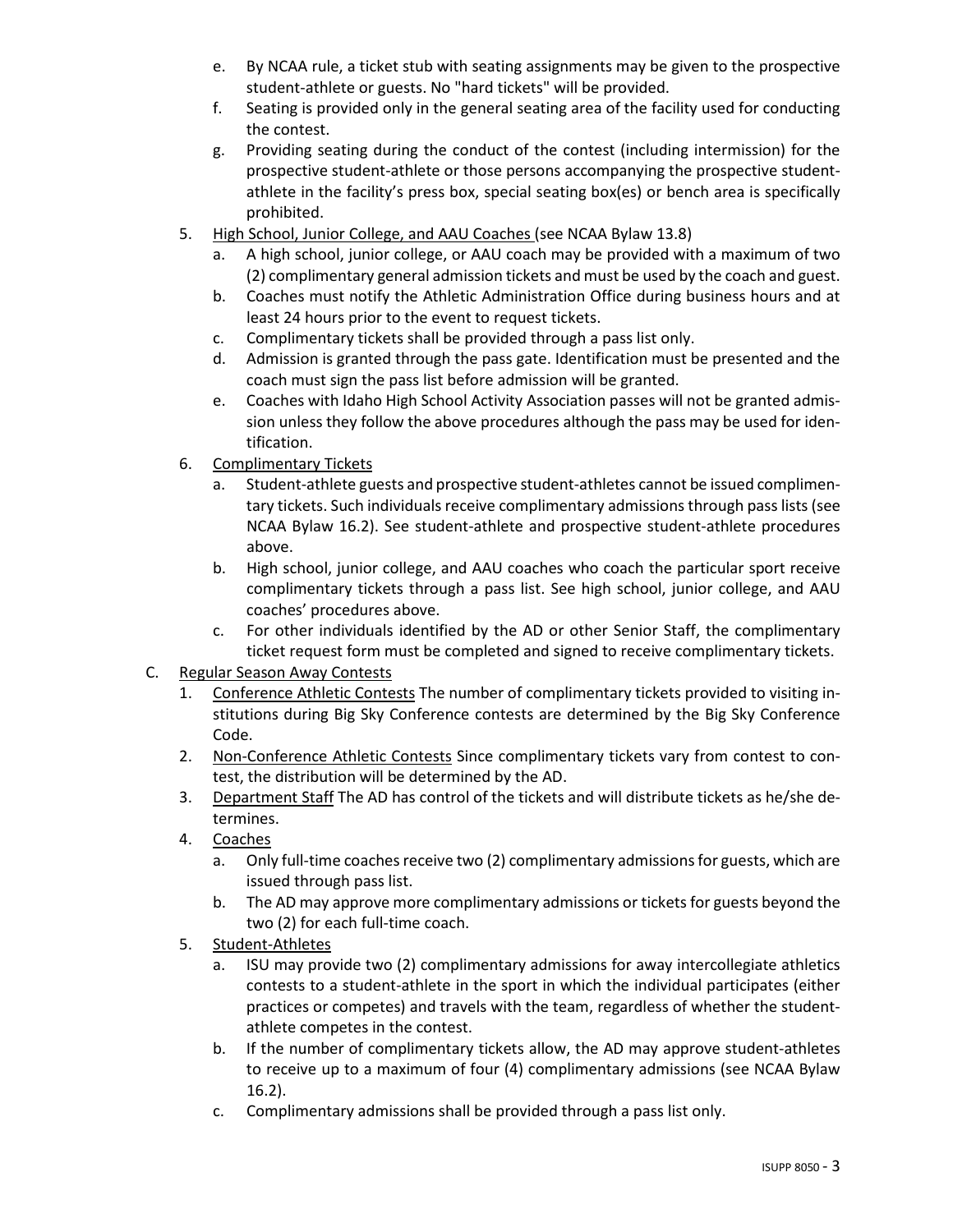- d. Ineligible players' guests, players not traveling with the team, and ISU coach's guests are ineligible to be on the pass list (see NCAA Bylaw 16.2).
- e. Admission of guests on the pass list is granted through the pass gate. Guests must show identification and sign the list before admission will be granted.
- f. By NCAA rule, only a ticket stub with seating assignments may be given to the player's guest. No "hard tickets" will be provided.
- 6. Prospective Student-Athletes ISU may not provide complimentary admissions to prospective student-athletes for any ISU away athletic contests. The prospective student-athlete may purchase tickets only in the same manner as any other member of the general public (see NCAA Bylaw 13.2).
- 7. High School, Junior College, and AAU Coaches ISU does not provide complimentary tickets to high school, junior college, or AAU coaches for any ISU away athletic contests. Coaches should notify the hosting institution for their policies and procedures for complimentary tickets.
- D. Post-Season Contests
	- 1. Administration/Department Staff The AD has control of the tickets. Anyone wishing to use one or more of these tickets must receive approval from the AD.
	- 2. Coaches
		- a. The AD *may* provide complimentary tickets to coaches to all intercollegiate athletics contests at the site at which the team participates.
		- b. ISU generally does not provide complimentary tickets for coaches in a post-season contest.
	- 3. Student-Athletes
		- a. ISU *may* provide each student-athlete who participates in or is a member of a team participating in a post-season contest *up to* six (6) complimentary admissions to all intercollegiate athletics contests at the site at which the student-athlete or team participates (see NCAA Bylaw 16.2).
		- b. ISU generally does not provide complimentary admissions for student-athletes in a post-season contest.
	- 4. Prospective Student-Athletes ISU may not provide complimentary admissions to prospective student-athletes for any post-season athletic contests. The prospective student-athlete may purchase tickets only in the same manner as any other member of the general public.
	- 5. High school, junior college, and AAU coaches ISU does not provide complimentary tickets to high school, junior college, or AAU coaches for any post-season athletic contests. Coaches should inquire to the administrators of the post-season athletic contest for their policies and procedures for complimentary tickets if any are available.

#### **PRESIDENTIAL CERTIFICATION**

Date:

Approved by Arthur C. Vailas President, Idaho State University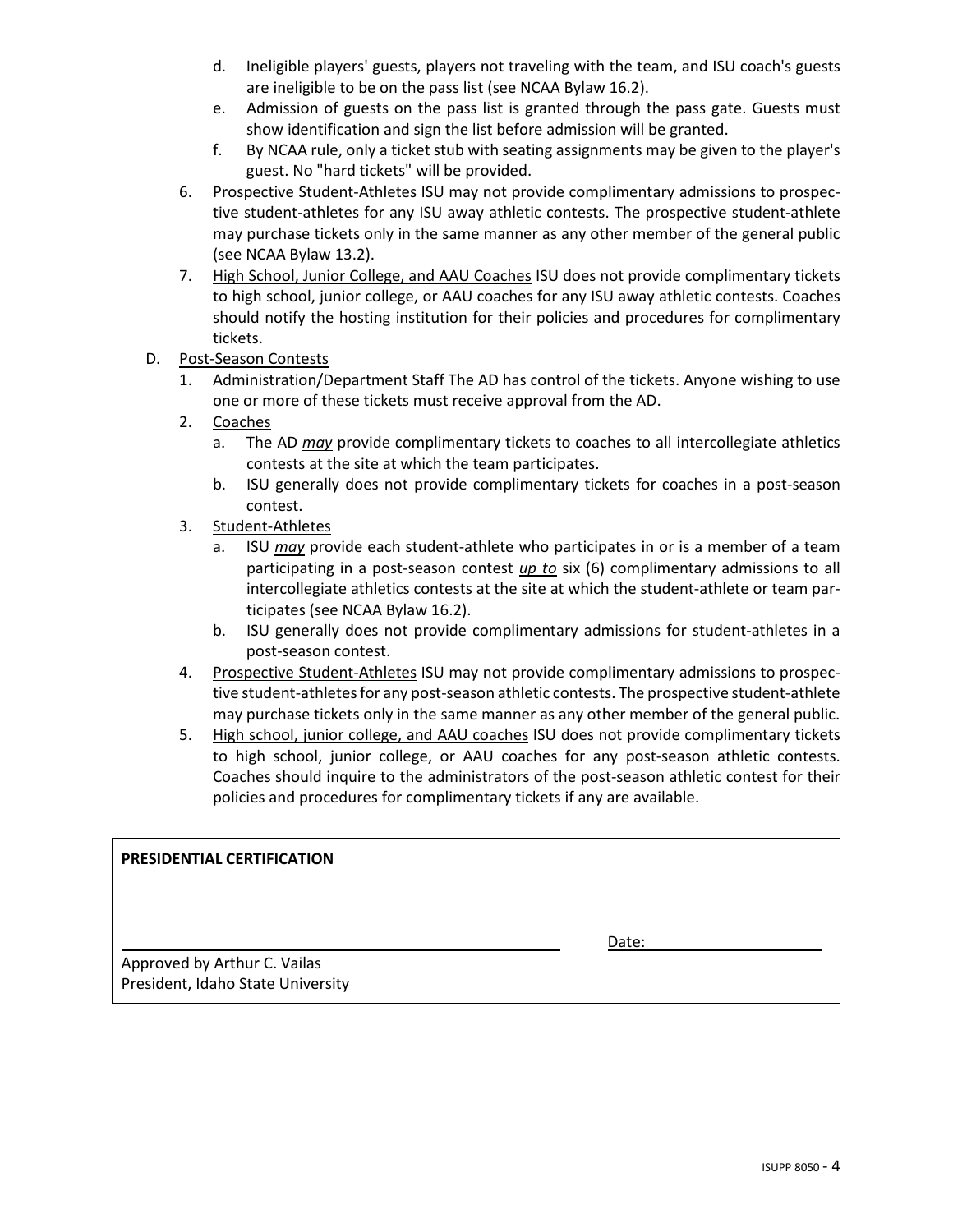#### **Appendix A**

# **Tickets to Department Employees**

### *Taxability Matrix*

1. Tickets given in exchange for services (i.e.: six basketball tickets given to an employee for painting an office)

| Transaction type: payment in kind, a form of compensation                                         |
|---------------------------------------------------------------------------------------------------|
| Reference: https://www.irs.gov/pub/irs-pdf/p15.pdf                                                |
| <i>Employee tax status</i> : This is compensation and must be reported on the employee's W-2, re- |
| gardless of the value.                                                                            |
| Spouse/family status: This is compensation and must be reported on the employee's W-2, re-        |
| gardless of the value.                                                                            |

- 2. Clear business purpose requiring attendance (i.e.: ensuring microphones, etc. are working properly) *Transaction type*: working condition fringe benefit *Reference*: <https://www.irs.gov/pub/irs-pdf/p15b.pdf> *Employee tax status*: To be non-taxable, the University must keep sufficient records to substantiate the business purpose for all attendees and their affiliation. *Spouse/family status*: taxable
- 3. Award of tickets with a value greater than \$100 (i.e.: season tickets to an employee as an award) *Transaction type*: exceeds de Minimis fringe benefit

|                                     | Reference: https://www.irs.gov/pub/irs-pdf/p15b.pdf |
|-------------------------------------|-----------------------------------------------------|
| <i>Employee tax status:</i> taxable |                                                     |
| Spouse/family status: taxable       |                                                     |

4. Award of occasional tickets of minimal value (i.e.: employee receives two tickets as thank you for year-end work)

*Transaction type*: de Minimis fringe benefit *Reference*: <https://www.irs.gov/pub/irs-pdf/p15b.pdf> *Employee tax status*: non-taxable *Spouse/family status*: non-taxable

5. Attending event to host University guests as prospective donors (i.e.: employee and spouse host prospective donors and their spouses at game to cultivate donors)

*Transaction type*: working condition fringe benefit

|                                   | Reference: https://www.irs.gov/pub/irs-pdf/p463.pdf                                                  |
|-----------------------------------|------------------------------------------------------------------------------------------------------|
|                                   | <i>Employee tax status:</i> non-taxable (To be non-taxable, the University must keep sufficient rec- |
|                                   | ords to substantiate the business purpose for all attendees and their                                |
|                                   | affiliation.)                                                                                        |
| Spouse/family status: non-taxable |                                                                                                      |

6. Tickets from random drawing (i.e.: door prizes for four tickets)

*Transaction type*: raffle winnings *Reference*: <https://www.irs.gov/pub/irs-pdf/p525.pdf> *Employee tax status*: taxable (Prizes are taxable to recipients, regardless of value. The University is required to report it to the IRS, Form 1099-MISC, when the aggregate value is greater than \$600 per year.) *Spouse/family status*: taxable (Prizes are taxable to recipients, regardless of value. The University is required to report it to the IRS, Form 1099-MISC, when the aggregate value is greater than \$600 per year.)